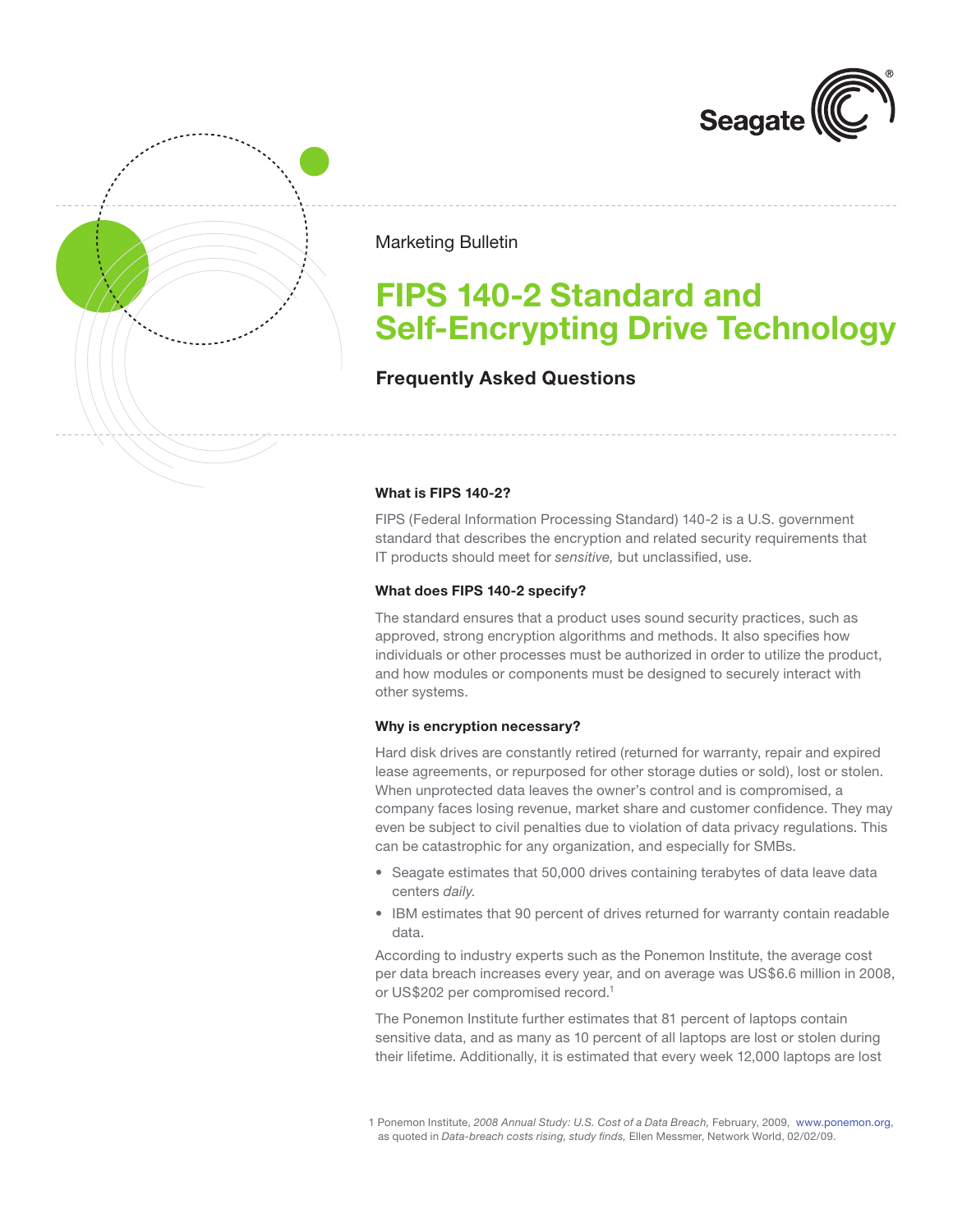# **FIPS 140-2 Standard and Self-Encrypting Drive Technology**



# **Frequently Asked Questions**

or stolen in U.S. airports alone. The average cost to a business when a laptop containing sensitive yet unencrypted data disappears is nearly US\$50,000. In extreme cases, the costs can be nearly US\$1 million.<sup>2</sup>

### **What are the different levels associated with FIPS 140-2?**

FIPS 140-2 defines four levels of security. FIPS 140-2 validation will specify the security level to which the product adheres.

- • **Level 1,** typically used for software-only encryption products, imposes very limited security requirements. All components must be *production-grade* and various egregious kinds of insecurity must be absent.
- • **Level 2** requires *role-based* authentication. (Individual user authentication is not required.) It also requires the ability to *detect* physical tampering by using physical locks or tamper-evident seals.
- • **Level 3** adds physical tamper *resistance* to disassembly or modification, making it extremely difficult to hack. If tampering is detected, the device must be able to erase critical security parameters. Level 3 also includes robust cryptographic protection and key management, *identity-based* authentication, and physical or logical separation between the interfaces by which *critical security parameters* enter and leave.
- • **Level 4** includes advanced tamper protection and is designed for products that operate in physically unprotected environments.

# **What level of FIPS 140-2 validation did Seagate obtain?**

Seagate® Self-Encrypting Drive (SED) storage devices are validated as FIPS 140-2 Level 2 conformant.

### **Why did Seagate obtain FIPS 140-2 Level 2 validation?**

Organizations of all types are increasingly demanding that data at rest be encrypted to protect against loss or theft. FIPS 140-2 Level 2 validation is viewed as a mark of security and quality, and certifies to all buyers that the Seagate FIPS SEDs meet the U.S. federal government requirements for security products.

### **What types of products are relevant to FIPS 140-2?**

FIPS 140-2 applies to any product that might store or transmit sensitive data. This includes hardware products like link encryptors, hard disks, flash drives or other removable storage media. It also includes software products that encrypt data during transit or while stored.

### **Do I really need this much security? Isn't the operating system password enough?**

Operating system security such as a password can easily be bypassed by removing a hard disk and mounting it in another computer. Even BIOS ATA hard drive passwords have been found to be vulnerable if not used with something like a Seagate SED drive. Encrypting the data on the hard disk or storage medium is a well-proven way to protect it.

### **What organizations or businesses require compliance with FIPS 140-2?**

In the U.S., the National Institute of Standards and Technology requires all federal agencies to use FIPS 140-2 Level 2 Validated™ products to secure data designated as *Sensitive but Unclassifed* within computer and telecommunications systems (including voice systems).<sup>3</sup> In Canada, the Communications Security Establishment (CSE) requires federal agencies to use FIPS 140-2 Level 2 Validated cryptographic modules to secure data designated as *Protected Information* (A or B) within computer and